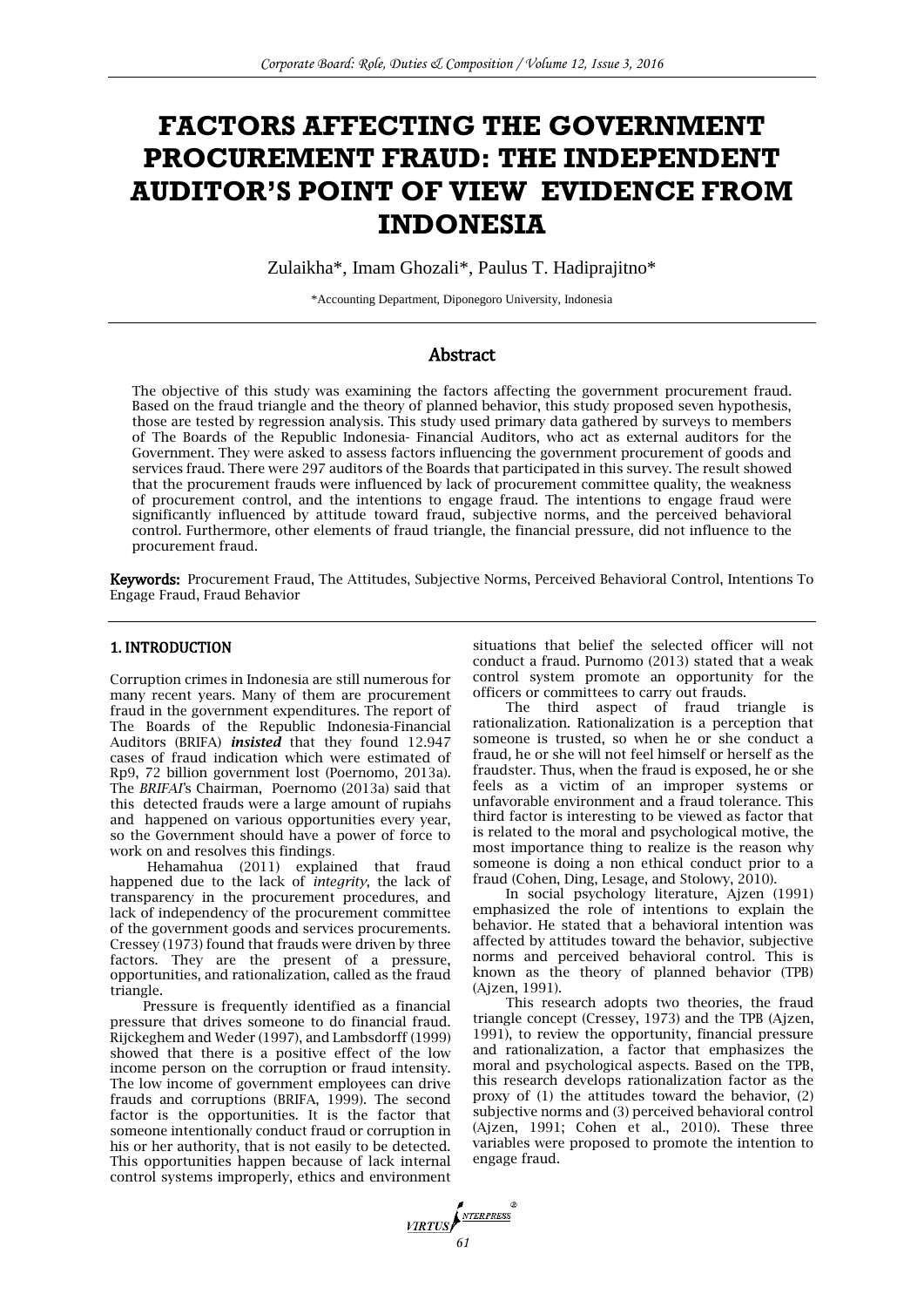The procurement frauds are frequently founded by the independent or external government auditors, i. e. the board of government financial auditors. This research used the external auditor as the respondents to consider their perceptions of factors that affecting the procurement fraud in government goods and services in Indonesia. The data is examined and reviewed based the fraud triangle concepts and the TPB.

#### 2. PROBLEM FORMULATION

There are observable facts in the procurement frauds in the government goods and services (corruption, bribery, regulation divergence, and others), and furthermore there are many frauds that can be sentenced as corruption crimes by Indonesia Anti Corruption Committee. Government goods and services procurement are the most amount of government expenditures, but the procurement systems still do not protect from the conduct fraud and corruptions. Why this phenomenon repeatedly occur? Uses the fraud triangle (Cressey, 1991), there are three factors affecting those with fraud, i.e. pressure, opportunity, and rationalization.

In this study, opportunity is as proxy of systems, procedures, and quality of the procurement committee variables. Moreover, from the perspective of theory of planned behavior (TPB), rationalization factor is developed in some variables: (1) the attitudes toward the behavior, (2) subjective norms and (3) perceived behavioral control, which are essentially affected to the intention to engage fraud, and this intention will realize as a fraud behavior (Ajzen, 1991; Cohen et al., 2010). Based on the above argument, the research question can be formulated as follows:

1.Does the attitude toward the fraud behavior, the subjective norms, perceived behavior control affect to the intention to engage fraud?

2.Do the financial pressure, the weak system and procedures of procurement, the quality of the procurement Committee's, and the intention to engage fraud have impacts to fraud behavior?

Examining and understanding the factors that influence the fraud is important (Albrecht, Albrecht, dan Albrecht 2004). The examiners or auditors can consider those factors to detect the possibility of fraud. The findings of this studies empirically can give evidence were analyzed using fraud triangle and the TPB. The purpose of this research was to analyze factors that affect fraud in government procurement of goods and services, by adopting the fraud triangle (Cressey, 1973) and The TPB (Ajzen, 1991).

#### 3. LITERATURE REVIEW

Fraud is one of the forms of risk in an organization. Fraud gives an advantage for those who do. However, it might impact of the losses for institutions. Cressey (1973) developed fraud triangle, he explained things that encourage the occurrence of fraud, it is cited below:

"*Trusted persons become trust violators when they conceive of themselves as having a financial problem which is non-shareable, are aware this problem can be secretly resolved by violation of the position of financial trust, and are able to apply to their own conduct in that situation verbalizations which enable them to adjust their conceptions of*  *themselves as trusted persons with their conceptions of themselves as users of the entrusted funds or property*"

Cressey (1973) stated that fraud occurred because of three elements i.e., pressure, opportunity, and rationalization. Pressure becomes a motivation of a person or an individual to seek opportunities of fraud. Examples of pressure include personal financial problems, excessive debt, as well as the deadlines and targets unrealistic work. In general, the factors that encourage fraud are the need or financial concerns. However, many things are driven by greed. Fraud may be executed in the environment when the internal control is weak, supervision is minimum, and the opportunity of misuse authority is available.

The third element of fraud triangle is the rationalization*.* The fraud perpetrators have reasons for justifying his actions, that is called rationalization. This is a crucial element in the occurrence of fraud, where the reason those other coworkers also do the same activity and they do not receive any sanction of the fraud. Rationalization is the element that relates to the attitude. Based on the TPB, it includes: (1) the attitudes toward the behavior, (2) subjective norms, and (3) perceived behavioral control (Cohen et al. 2010). The planned bevior theory is much applied in the health literature, management, marketing, and consumer behavior (Xiao and Wu, 2008). It is also used to describe the factors that influence the fraud (Cohen et al. 2010).

Theory of planned behavior developed by Ajzen (1991), proposes a model to measure how one individual acts or behaves. This theory predicts the occurrence of a behavior due to an intent. Intention to behave has antecedent which affect the target behavior, which here is the fraud behavior*.* The first antecedent variable of the intention to behave is attitudes towards behavior. It is a positive or negative evaluation process of the individual against behavior (Xiau and Wu, 2008). The second is subjective norms. They are the perception of the individual concerned agree or disagree with a behavior. The third variable is perceived behavioral controls. This variable describes the perception of the extent to which difficulty to behave (Xiao and Wu, 2008) or the perception of whether doing behavior easily (Cohen et al. 2010). When one looks at or perceives it is easy to execute fraud then he or she would have had the intention to engage fraud, the later, he or she will conduct fraud.

#### 3.1. Government Procurement Fraud

Procurement for goods and services regulation of Indonesia government is set up by Presidential Regulation No. 54/2010. It is about a governmentprocurement of goods/ services, subsequently amended in Presidential Regulation No. 35/2011 and No. 70/2012. They regulate the government procurement of goods and services. It is an activity to obtain goods and services needed for the government based on the government planning before. The regulation should be implemented and adhered by all the parties that involve in the government procurement. In practice, those implementation processes are often not carried out due to fraud.

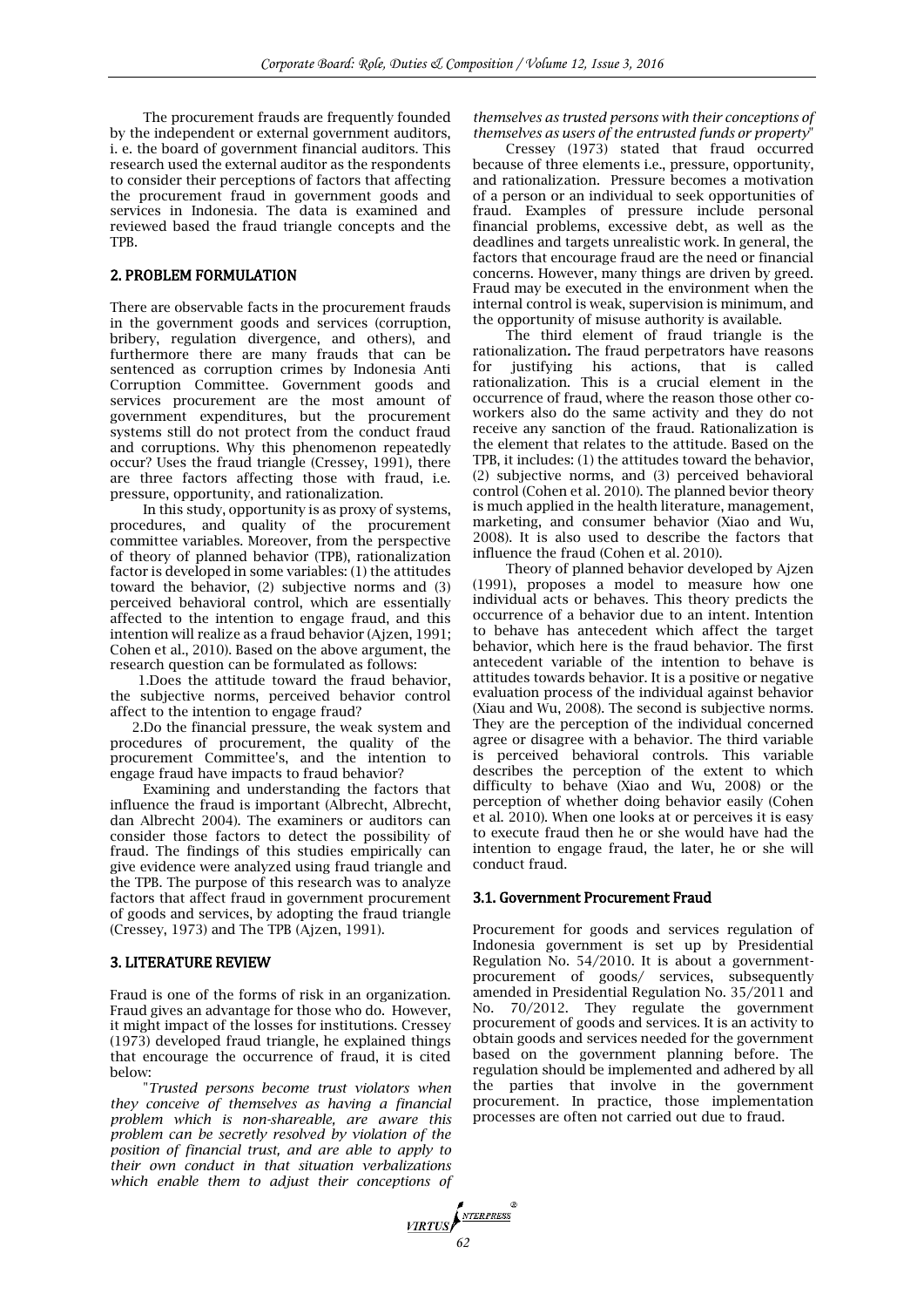## 3.2. Theoretical Framework and Hypothesis Development

The financial pressure that occurs on procurement committee may be a factor that affects the intention toward fraud behavior. Low income usually may lead to financial pressure (Lambsdorff, 1999). For some procurement committee members, the money they earned sometime is perceived unfair with the procurement high risk and workload, then often they justify to intent toward fraud (Cressey, 1973). Similarly, Rezaee (2005) states that the low incentives are inadequate (low). It may have an effect on the presentation financial reporting fraud. From the framework, it is formulated the proposition that low incomes may be a reflection of the financial pressure that may affect the action of fraud. Based on the point of views, it is proposed the first hypothesis as follows:

*H1:* Financial pressure would be positively associated with fraud behavior.

System and procedures will provide good guides to the members involved in the process of government procurement. They can work for directing and achieving the objectives of efficient and effective procurement. Thai (2001) States that the systems and procedures of procurement are important as the success factor of governmentprocurement of goods/services. Further, Tsing (2006) reveals that the lack of system and procedures not effective, and lack of supervision may allow occurrence of fraud acts*.* In Indonesia, it is often perceived that, bribery, gratuities, are common. They make control environments and also system and procedure ineffective. Based on the above reasoning, hypotheses proposed is that:

*H2:* ineffective system and procedures for procurement were expected to positively relate to fraud actions

Procurement members are they who execute the govenment procurement. They determine the process of procurement work how they select the suppliers and make contractual agreements with them who will carry out the works (Celentani and Ganuza, 2001). Arrowsmith (2010) stated that the quality of professionalism of procurement members may be viewed of several dimensions, they are integrity, competence, independence, objectivity, where all of whic may be affect the fraud behavior. Because of many corruption phenomenon and Indonesia, it is promoted empricially examine the proposistion that the less quality of procurement committes the more fraud will occur. The next hypothesis proposesd is that.

*H3:* lack of the quality of the procurement committee were expected to positively relate to fraud actions

The third aspect of the fraud triangle is rationalization. It is an aspect of moral and psychological of fraud perpetrators. It is closely related to attitudes, that are reflection of judgment relating to an object, event, or public (Robbins, 1996). The attitudes have elements of cognition and intention toward behave. Based on Cohen et al. (2010) study, this research proposes that rationalization is proxied by attitude toward fraud behavior, subjective norms, and perceived behavioral control. This three variables is argued will affect the intention to engage fraud.

Telgen (2006) revealed that the characteristics of procurement in the public sector claimed the attitude of the exemplary official behavior of government. An exemplary behavior is not only in terms of standards, but also in terms of the efficiency and effectiveness of their operations. On the contrary, the attitude that gives tolerance of fraud will encourage individuals to have the intention to do and behave on fraud.

Further, Cohen et al. (2010) stated that the attitude toward the behavior of fraud is the attitude that supports actions that lead to fraud behavior. The next hypothesis proposed that:

*H4:* the attitude toward fraud was expected positively relate to the intention to engage to procurement fraud.

The next variable of rationalization is the subjective norms. It is a component of the theory of planned behavior describing the view or the subjective norms that are believed by individuals (Cohen et al.2010). In many cases it is found that somebody do fraud because any control environment supports as collation manner. These subjective norms become personality concern. It may encourage to fraud behavior. A collection of subjective norms will form an environment that may rationalize an action, also fraud.

Thai (2001) studied that the environment is one of the factors that affect the system ability to work. Lack of proper subjective norms that support procurement fairness and integrity may increase the intent toward fraud behavior. If there are subjective norms toward fraud it will drive the individual intention to engage fraud behavior. The next proposed the hypothesis that the:

*H5:* subjective norm would be positively associated with fraud action

The next variable is perceived behavioral control. This variable describes the perception of individuals, i.e. easy-whether or not someone doing something (Cohen et al. 2010). When one looks at or perceives it is easy to do fraud without any sanction, so he or she will be driven to have intention to engage fraud. This factor might be called the self-efficacy beliefs of the perpetrators of the fraud, which became the intent to engage fraud. The individual control can drive to having intention to engage fraud (Beck and Ajzen, 1991). The next hypothesis is proposed that:

*H6:* perceived behavioral control would be positively relate to the intention to engage procurement fraud

Theory of planned behavior (Ajzen, 1991) states that the three factors drives individual to intent the existence of an intention to engage fraud. If it is accompanied by the existence of opportunities and pressure (financially and otherwise) it will trigger the fraud behavior (Cohen et al.2010). The seventh hypothesis proposed is that:

*H7:* the intention to engage fraud affect on the fraud behavior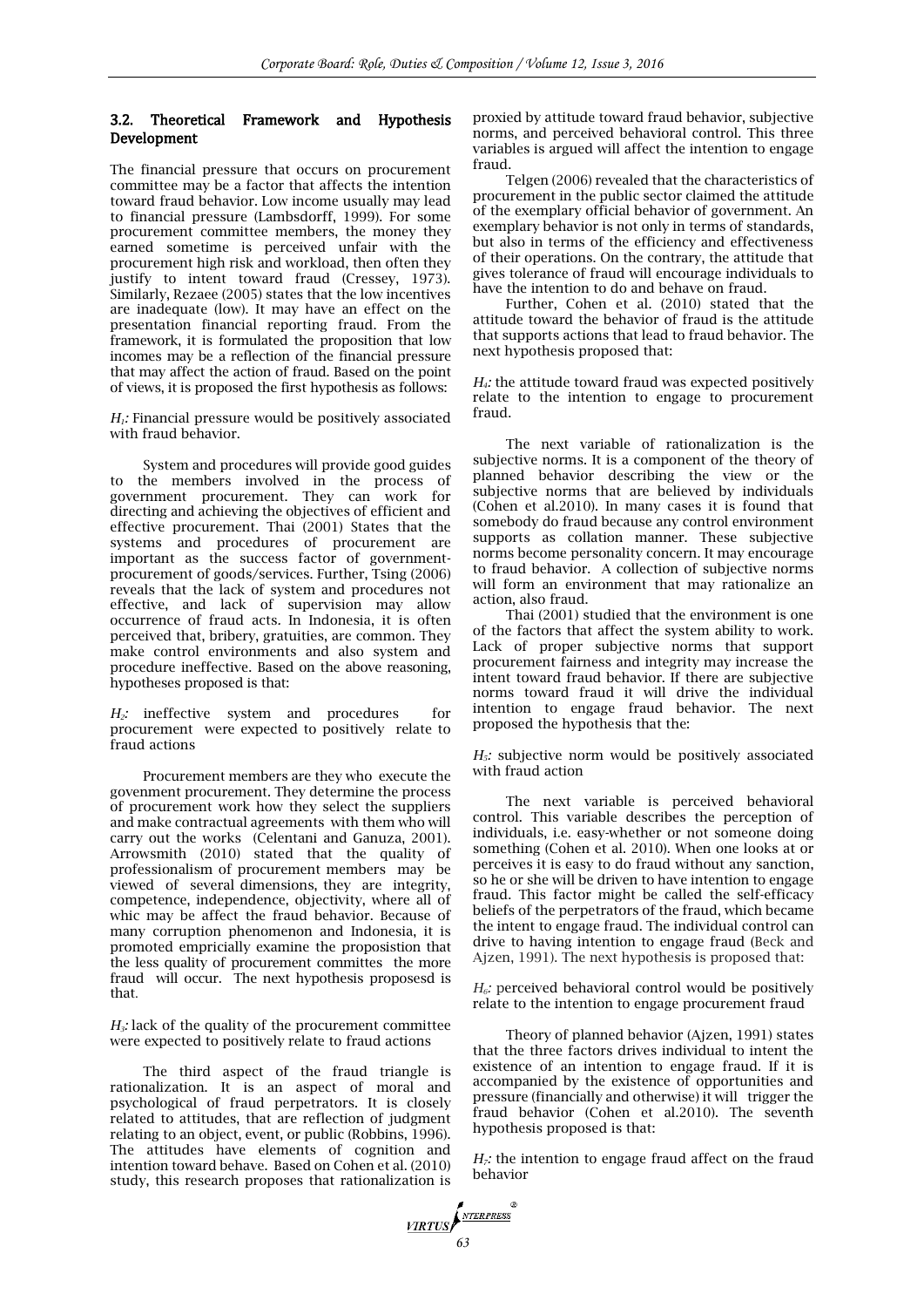



## 4. RESEARCH METHODS

This research was an empirical study. Primary data were used by direct survey to the respondents. They are the external auditor of the government, here of The Boards of the Republic Indonesia Financial Auditors. They were hired as respondents because they are who did financial audit of the government financial reporting and sometimes find any fraud in the financial statements and the government procurement. The population of this research is the independent auditors in the Board. From 400 questionnaires sent, we obtained 302 completed questionnaires but 5 questionnaires dropped because data were not complete, so only 297 respondents processed further. The research model here to examine the causal relationship all variable. The above hypotheses can be formulated into two equation models as follows.

#### 5. RESULTS AND DISCUSSION

Data are collected by two periods, data from both of them had examined by non-biased test. The data were examined their reliability and validlity, and the result are supported. The OLS regression is used to test the hypothesis. The descriptive statistics tests are shown in Table 1.

|                      | N         | Minimum     | <b>Maximum</b> | Maximum   | <b>Maximum</b> | Mean      | <b>Std. Deviation</b> |
|----------------------|-----------|-------------|----------------|-----------|----------------|-----------|-----------------------|
|                      | Statistic | Theoretical | Theoretical    | Statistic | Statistic      | Statistic | Statistic             |
| <b>FRAUD</b>         | 297       |             | 45             |           | 45             | 35.06     | 5.384                 |
| <b>PRESSURE</b>      | 297       |             | ι5             |           | 15             | 9.86      | 2.526                 |
| <b>OUALITY</b>       | 297       |             | 15             |           | 15             | 10.81     | 1.681                 |
| <b>SYSTWEAKNESS</b>  | 297       |             | 25             |           | 25             | 19.21     | 2.639                 |
| <b>ATTITUDE</b>      | 297       |             | 15             | 3         | 15             | 11.34     | 1.940                 |
| <b>NORMS</b>         | 297       |             | 25             |           | 25             | 18.34     | 3.158                 |
| <b>BEHAVCONTROL</b>  | 297       |             | 25             |           | 25             | 18.30     | 3.115                 |
| <b>INTENTTOFRAUD</b> | 297       |             | 10             | ി         | 10             | 8.09      | 1.199                 |
| Valid N (listwise)   | 297       |             |                |           |                |           |                       |

#### Table 1. Descriptive Statistics of Variables

Figure 1, shows that the respondens perceived that the fraud behavior is high by mean 35.06 of 45. This variable is measured by 9 item questions. The mode of fraud that is perceived by respondents are that the prospective suppliers is not real but they hold on behalf of the other supplier who legally having the business license, and sometimes fraud is conducted by suppliers in illegal acts. The pressure variable is perceived moderately by respondents. It is measured by three indicators. It has mean value 9.86 of 15. The most instruments of the pressure appeared is that the remunerations of the procurement committees are not fairly equal with their responsibilities, and any activities that have no budget, but they must be performed. That drives procurement committees to do fraud. The third and the fourth variables are Quality and System Weakness. They represent opportunities in the fraud triangle. Quality here is perceived by respondents that describe how the procurement committee

members have being integrity, objectivity, and less competence. It measured by three indicators. This quality has mean value 10.81of 15. It means moderately over the theoretical mean. The next variable is system weakness. It describes there are some weakness in the procurement system because lack of fairly system implementation. It is measured by five indicators. It has mean value of 19.21 of the highest value 25.

The last aspect of fraud triangles is rationalization. It is represented by three variables, i.e. attitude toward fraud, subjective norms, and behavioral controls. Attitude toward fraud is a reflection of a statement or judgment relating to an object, event, or society that has elements of cognition and affective against fraud that are perceived by the respondents. This variable is measured by three components of attitude that is the aspect of cognitive, affective, and behavioral. The mean value is 11.34 of 15. The next variable is

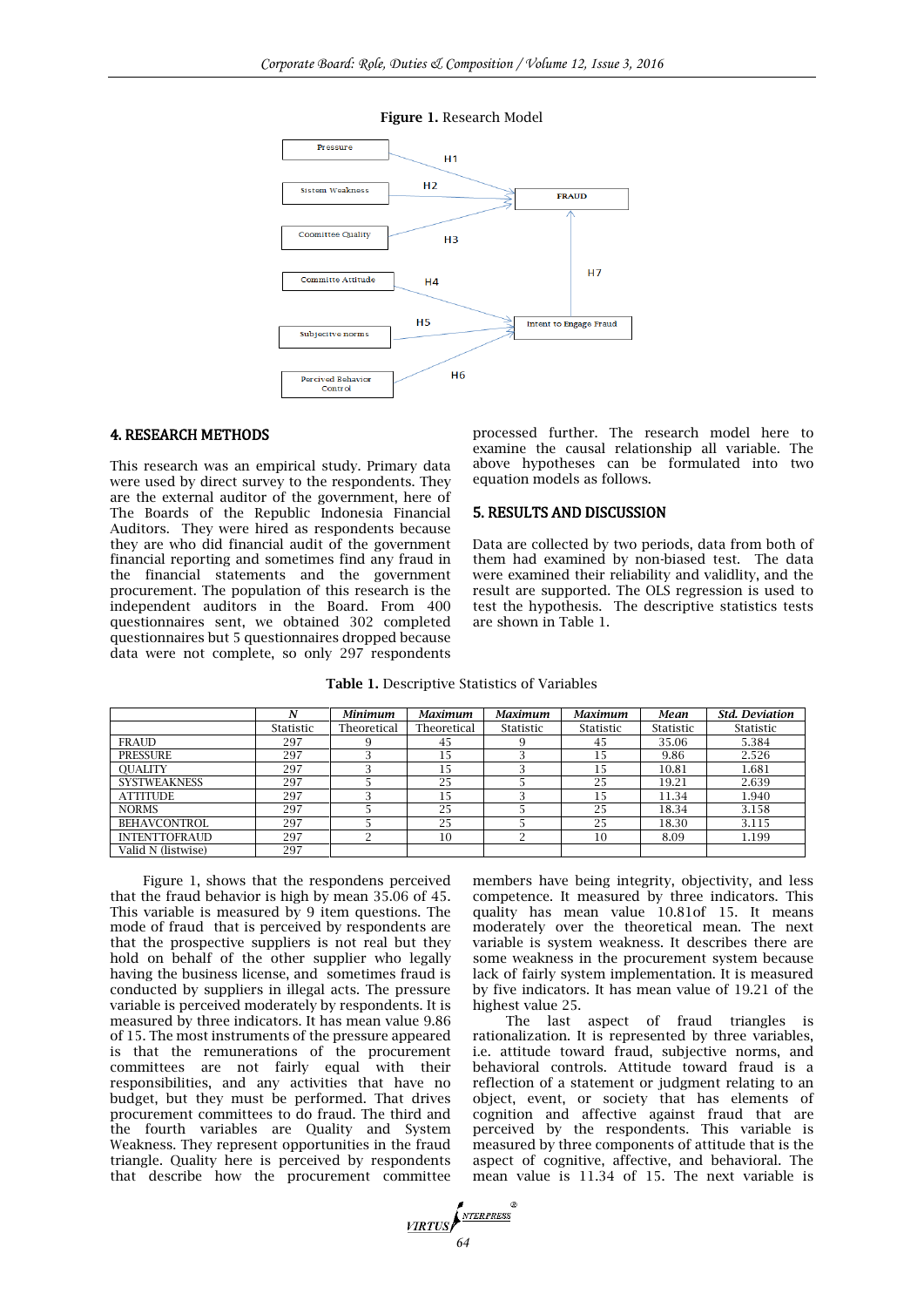subjective norms on the fraud action. It describes the thought or the subjective nature of the norms that are owned by the individual about the deeds of fraud of the parties who executing procurements which are perceived by the respondents. This variable is measured with five indicators about norms and value systems that are owned by the committee for the procurement of goods/services. The empirical evidence showed the mean value 18.34 of the highest value 25.

The next is perceived behavioral control. It describes the perception of the procurement committees members that have belief in controlling to act fraud. It is perceived by respondents. This variable is measured with five indicators that the auditor's judgement perceived that the extent to how the procurement committee have the potential behavior to do fraud. This variable have mean value 18.30 of the highest value 25.

The intervening variable between three variables of rationalization of fraud triangles and the fraud behavior is the intention to engage fraud. It is

an aspect of cognitive and affective action to trigger the do fraud. This variable is measured by 2 indicators, and the result showed the mean value 8.09 of the highest value 10.

## 5.1. Hypothesis Testing

The OLS regression test results is presented in Table 2 for equation 1 and Table 3 for equation 2. Equation 1 is used to test the hypothesis 1, 2, 3, and 7, and the results are shown in Table 2. The results shows that pressure do not affect significantly on the fraud behavior, so H1 is not supported. Furthermore, the empirical results also show that fraud is significantly affected by quality of the procurement committee, and the system weakness. Both the independent variables are the representative of the opportunity as the fraud triangle component. If there is an opportunity so there will be predicted to trigger the fraud acts. So the hypothesis 2 and 3 are supported by empirical data.

|  | Table 2. Coefficients <sup>a</sup> for equation 1 (Testing Hypothesis 1.2.3. and 7) |  |  |  |  |  |
|--|-------------------------------------------------------------------------------------|--|--|--|--|--|
|--|-------------------------------------------------------------------------------------|--|--|--|--|--|

| Model |                      | <b>Unstandardized</b><br>Coefficients |            | <b>Standardized</b><br>Coefficients |       | Sig.  | Hypothesis testing<br>results |  |
|-------|----------------------|---------------------------------------|------------|-------------------------------------|-------|-------|-------------------------------|--|
|       |                      |                                       | Std. Error | Beta                                |       |       |                               |  |
|       | (Constant)           | 6.782                                 | 2.353      |                                     | 2.883 | 0.004 | $\star$                       |  |
|       | <b>PRESSURE</b>      | 0.118                                 | 0.101      | 0.056                               | 1.172 | 0.242 | H1 not supported              |  |
|       | <b>OUALITY</b>       | 0.775                                 | 0.161      | 0.242                               | 4.813 | 0.000 | H <sub>2</sub> supported *    |  |
|       | <b>SYSTWEAKNESS</b>  | 0.448                                 | 0.111      | 0.220                               | 4.055 | 0.000 | H3 supported *                |  |
|       | <b>INTENTTOFRAUD</b> | 1.539                                 | 0.239      | 0.343                               | 6.428 | 0.000 | H7 supported *                |  |

*a. Dependent Variable: FRAUD \* = Sig. at 5%*

 *F = 46.09 Sig. = 0.000 R square = 0.387*

*Source: Data processed*

The analysis is also shows that fraud is also significantly affected by the intention to engage fraud. The intention is representation of ratioanalization, the third component of fraud triangle, so hypothesis 7 is also supported.

There are three determinant of the intention to engage fraud here are attitude toward fraud, subjective norms, and perceived behvioral control. The relationship of them are proposed by H4, H5, and H6. Three hypothesis are tested by OLS regression. The result are shown on Table 3.

Table 3. Coefficients<sup>a</sup> for equation 2

| Model<br><b>Unstandardized Coefficients</b> |       | <b>Standardized</b><br>Coefficients |             |       | Sig.  | Hypothesis                 |  |
|---------------------------------------------|-------|-------------------------------------|-------------|-------|-------|----------------------------|--|
|                                             |       | Std. Error                          | <b>Beta</b> |       |       |                            |  |
| (Constant)                                  | 2.406 | 0.362                               |             | 6.641 | 0.000 | $\star$                    |  |
| <b>ATTITUDE</b>                             | 0.129 | 0.033                               | 0.208       | 3.962 | 0.000 | H 4 supported *            |  |
| <b>NORMS</b>                                | 0.058 | 0.020                               | 0.153       | 2.863 | 0.004 | H <sub>5</sub> supported * |  |
| BEHAVCONTROL                                | 0.173 | 0.021                               | 0.448       | 8.325 | 0.000 | H6 supported *             |  |

*a. Dependent Variable: INTENTTOFRAUD \* = Sig. at 5%*

 *F = 87.79 Sig. = 0.000*

 *R square = 0.473*

*Source: Data processed*

Based on Table 3, it can be seen that H4, H5, and H6 are supported. The results showed that attitude toward fraud, subjective norms, and perceived behavioral control was positively and significantly correlated with the intention to engage in fraud.

## 5.2. The influence of financial pressure on the fraud behavior

The OLS regression test show that financial pressure was not positively correlated with the fraud behavior. It describes that the first hypothesis was not supported, the results in Table 2 shows the value of  $p = 0.242$ , it is greater than 0.05. Empirical evidence show that although most respondents answered agree and strongly agree that incentives for procurement committee is not fair with their responsibility and the cost of living, but it does not drive to do fraud. According to the fraud triangle, pressure is one element triggering the fraud (Cressey, 1973), however, this study did not support that the financial pressure can drive the fraud behavior like what was studied by Cressey, (1973), Lambsdorff (1999), and Rezaee (2005). In Indonesia, financial incentives for procurement committees are regulated by Presidential Regulation No 35/2011 and No

**VIRTUS**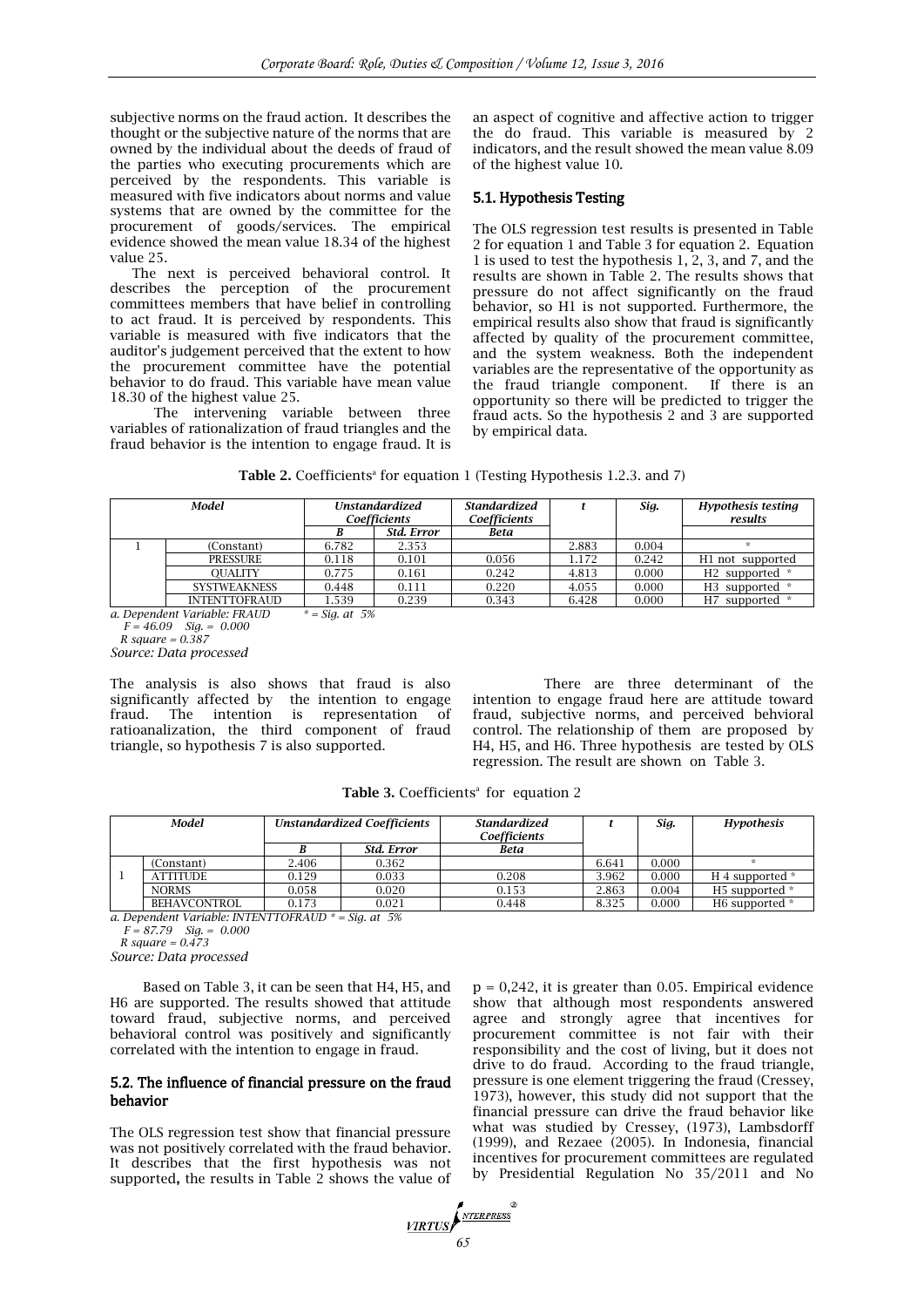70/2011, so it is hard by the committee to do fraud because of the financial pressure.

#### 5.3. The influence of Procurement committee quality on the Fraud behavior

The lack of quality of the procurement committees is also a proxy opportunity element in the fraud triangle. In this research the quality of procurement committee is measured by indicators-less integrity, less objectivity, and whether any related parties. The results of analysis shows that the quality of the procurement committees significantly affect on the fraud behavior with sig. 0.000. Thus the second hypothesis was empirically supported. It implies that procurement fraud occurred is affected by lack of integrity, lack of objectivity, lack of independence, and the existence of related parties between suppliers and procurement committees. Related parties represents two or more parties that are related by ownership, managerial, and family relationship.

The lack of integrity of the procurement official, lack of their objectivity, and the existence of a special relationship between the official and suppliers are indicators of the opportunity elements of the fraud triangle that can drive the fraud behavior (Cressey, 1973; Cohen et al. 2010). The results also support the second hypothesis, and supports Hehamahua (2011) study. He had studied that the model of irregularities (fraud) over the procurement of goods and services are lack of the committee's integrity, lack of transparency and independence in procurement process.

# 5.4. The impact of Weak systems and procedures of Procurement on fraud behavior

Systems and procedures containing the weakness is an opportunity that may drive individuals involved in the procurement of goods and services to conduct fraud (Cohen et al. 2010). In the fraud triangle, control systems containing flaws is the element that can trigger the occurrence of fraud (Cressey, 1973). The results of empirical analysis shown in Table 2 describe that the value of  $p = 0,000$ , it is less than 0.05, this shows that systems and procedures of government procurement for goods and services containing the weakness significantly affect the fraud behavior in the procurement process. Thus the third hypothesis is supported.

The results showed that any weaknesses of the procurement system and procedures for goods and services can drive the fraud behavior. Procurement systems and procedures are clearly already governed by Presidential Regulation of Indonesia Number 54 in 2010 as amended by presidential Regulation number 25 in 2011 and presidential regulation Number 70 in 2012. The regulations have regulated overall. However, it is often these regulations are not implemented fairly, there are no rewards for honest and smart procurement committees, and there are devices that do not support the systems. The results support the fraud triangle (Cressey, 1973).

# 5.5. The impact of Attitude on the Intention to Engage Fraud

The attitude toward fraud describes how individuals make rationalization about fraud. In the fraud triangle, rationalization is also one of the elements of the factors of occurrence of fraud. In this study, based on the theory planned behavior, Cohen et al. (2010), rationalization is proxied by three variables those are attitude toward fraud, subjective norms, and perceived behavioral control. The attitude toward fraud as the proxy of the element of the rationalization of fraud triangle. This is developed based on the theory of planned behavior (Cohen et al., 2010 and Beck and Ajzen, 1991). Rationalization affected fraud through an intention to engage fraud. The results of analysis shown in Table 3. In can be seen that the attitude toward fraud has significant effect on the intention to engage fraud with  $Sig. =$ 0.000. Thus the forth hypothesis is supported.

The third element of the fraud triangle is rationalization. It is an aspect of moral and psychological manner of the fraud perpetrator. This study refers to Cohen et al. (2010), the three variables represent of the rationalization that affect fraud through intention to engage fraud. Telgen (2006) reveals that the attitude that gives tolerance of fraud will encourage individuals to have the intention to do and behave on fraud.

The analysis also find that the respondents tend to perceived and give portray the committees of the procurement of goods and services have the attitude that tolerant of fraud. This attitude drives individuals associated with the procurement of goods and services to have intention to engage fraud.

## 5.6. The impact of Subjective Norms on the intention to engage Fraud

Subjective norms are as mentioned in the fraud triangle developed by adopting the theory of planned behavior (Cohen et al. 2010). This variable is predicted to affect fraud through intention to engage fraud. Analysis results in table 3 indicate that subjective norms affect significantly to intentions to engage fraud with value sig =  $0,004$ . This value is greater than 0.05 so that the fifth hypothesis is supported.

Subjective norms which are perceived by the respondents describe how the committees of the procurement for goods and service have subjective norms about fraud. It is a proxy of rationalization as explained in the fraud triangle (Cressey, 1973). This norm describes the perceived subjective norms owned by individuals (Cohen et al.2010). This variable is measured by the instruments in negative manner. It describes that manipulate data is rather permissive, receiving gratification is common, and lack of accountability is also little tolerated. These findings support the theory of planned behavior cited Cohen et al. (2010), that subjective norms have impact on the intention to engage fraud.

## 5.7. Perceived Behavioral Control and the Intention to Engage Fraud

Variables perceived behavioral control is also a proxy of rationalization. This variable is also predicted

VIRTUS *NTERPRESS*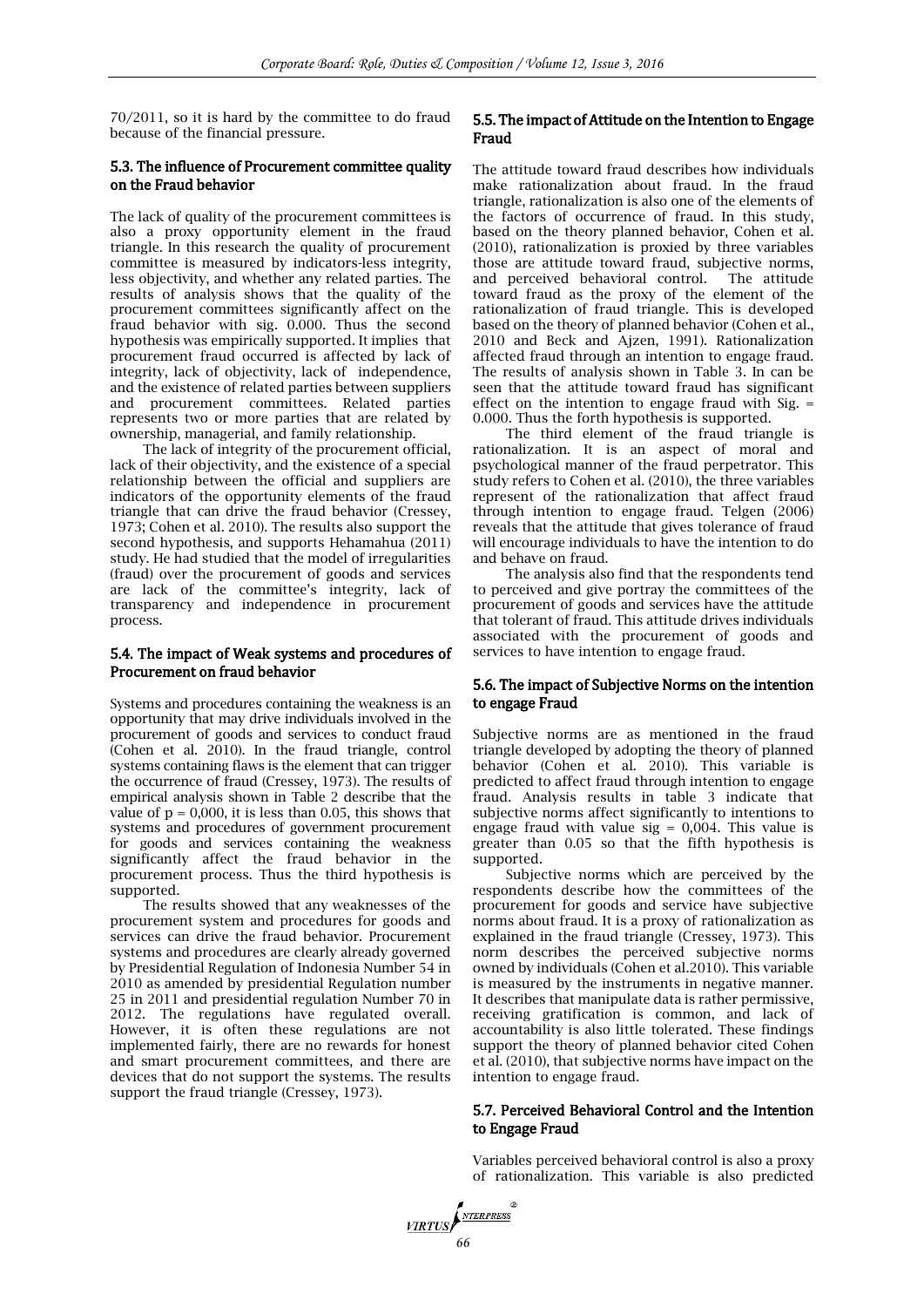affecting fraud through the intention to engage fraud. The results also are presented in table 3. It shows that perceived behavioral control have a significant effect on the intention to engage fraud, with sig 0,000.Thus the sixth hypothesis is supported.

Perceived behavioral control is measured by five instruments. The results proved that the perceived behavioral control has significant effect on the intention to engage fraud. These findings support the theory of planned behavior developed by Ajzen (1991). Based on Beck and Ajzen (1991), perceived behavioral control reflects how far a person able to control his or herself to behave. This study found respondent perceived that perpetrators of procurement fraud are less in controlling the greedy behavior, and they justify the manner to achieve the goal to enrich themselves or others. The results also found that it is often occur that carrying out conspiracy between the procurement committees with the providers or suppliers of goods and services. This finding supports the theory of planned behavior (Ajzen and, 1991 Beck) and also supports the findings of Cohen et al. (2010).

#### 5.8. The influence of the intention to on engage fraud behavior

The intention to engage fraud has influence significantly to fraud behavior. It can be concluded that the seventh hypothesis that intent to engage fraud affect fraud behavior is supported. According to planned behavior theory, actual behavior is influenced by the existence of the intention to engage an actual behavior. This can be interpreted that the intention to engage fraud affect significantly on the fraud behavior. This intention is accompanied by the presence of opportunities less integrity, greedy, conspiracy that could trigger into deed fraud (Cohen et al. 2010, Beck and Ajzen, 1991). The results show the evidence to support the seventh hypothesis.

## 6. CONCLUSIONS, IMPLICATIONS, AND LIMI-**TATIONS**

#### 6.1. Conclusion

The objectives of this current research was to analyze the perceptions of the respondents, the government external auditors, that were requested to answer or to fill the questionnaire or to perceive how the goods and services procurement fraud in the Indonesia Government occurred based on their audit finding. This is because the external auditor who carry out the independent audit for the government finance. In the their job, they often find any frauds in the procurement of goods and services. Data were collected by surveys with questionnaires*.* The results show that the government procurement frauds are affected by lack of the procurement committees, any weakness in systems and procedures of the procurement, and any intentions to engage fraud in procurement committees. Additionally, financial pressure does not influence the fraud behavior. However, the respondents perceived that some remuneration of the procurement committees is not enough to cover the life style of them, but it does not have impact on the fraud behavior.

The intention to engage fraud here as the rationalization of the fraud triangle. It is influenced significantly by the attitude toward fraud, subjective norms, and the perceived behavior control. This variables describe that procurement committees tend to have attitude toward fraud, have subjective norms that permissive to do fraud, and lack of controlling behavior to do it.

## 6.2. The implications and limitations of the current research

This research has its limitations include: 1) occurrence of the bias perception by the respondents of the fraud perpetrators. The number of questionnaires spread are 400, and 302 filled back, but five filled questionnaires were not filled completely and they were excluded from analysis, so the number filled questionnaires analyzed 297 questionnaires (74.25%). 3) models obtained have R squares just 38.7% for model one and 47.8% model two. They just describe 38, 7 % and 47.8% respectively that independent variables predicted the dependent variables in the models; and the others are explained by other variables. From the perspective of the fraud triangle, variables that significantly are associated to the fraud behavior are lack of procurement committee qualities (less integrity, the existence of a special relationship between the procurement committees and the suppliers, and less objectivity); and the rationalization that is represented by the attitude toward fraud, subjective norms, and perceived behavior control that affect the fraud behavior through the intention to engage fraud.

## 7. RESEARCH IMPLICATIONS

Factors that affect procurement fraud behavior in this study is a model in the point of views of *BRIFA,* the external auditors for Indonesia Government who audit the government financial and other reports. They *are* lack of procurement committee quality, weak procurement system and procedures, and intentions to engage fraud. Financial pressures do not affect to fraud behavior. The existence of intentions to engage fraud by procurement committees are influenced by the attitude toward fraud, subjective norms, and perceived behavioral control by the procurement committees.

The finding of this research suggest that it may need for a fit and proper test for hiring process for the procurement committees to examine their integrity, attitude, and objectivity. It also must be followed by adequate systems and procedures to prevent fraud behavior. In addition, it needs to design continue to update information system and procedures that prevent/detect collusion that may drive to fraudulence.

Future researches can be developed by exploring the existence of a conspiracy, the collusion or conspiracy between the procurement committees and suppliers of goods and services, and law enforcement. Those are issues in the procurement fraud suggested by the respondent.